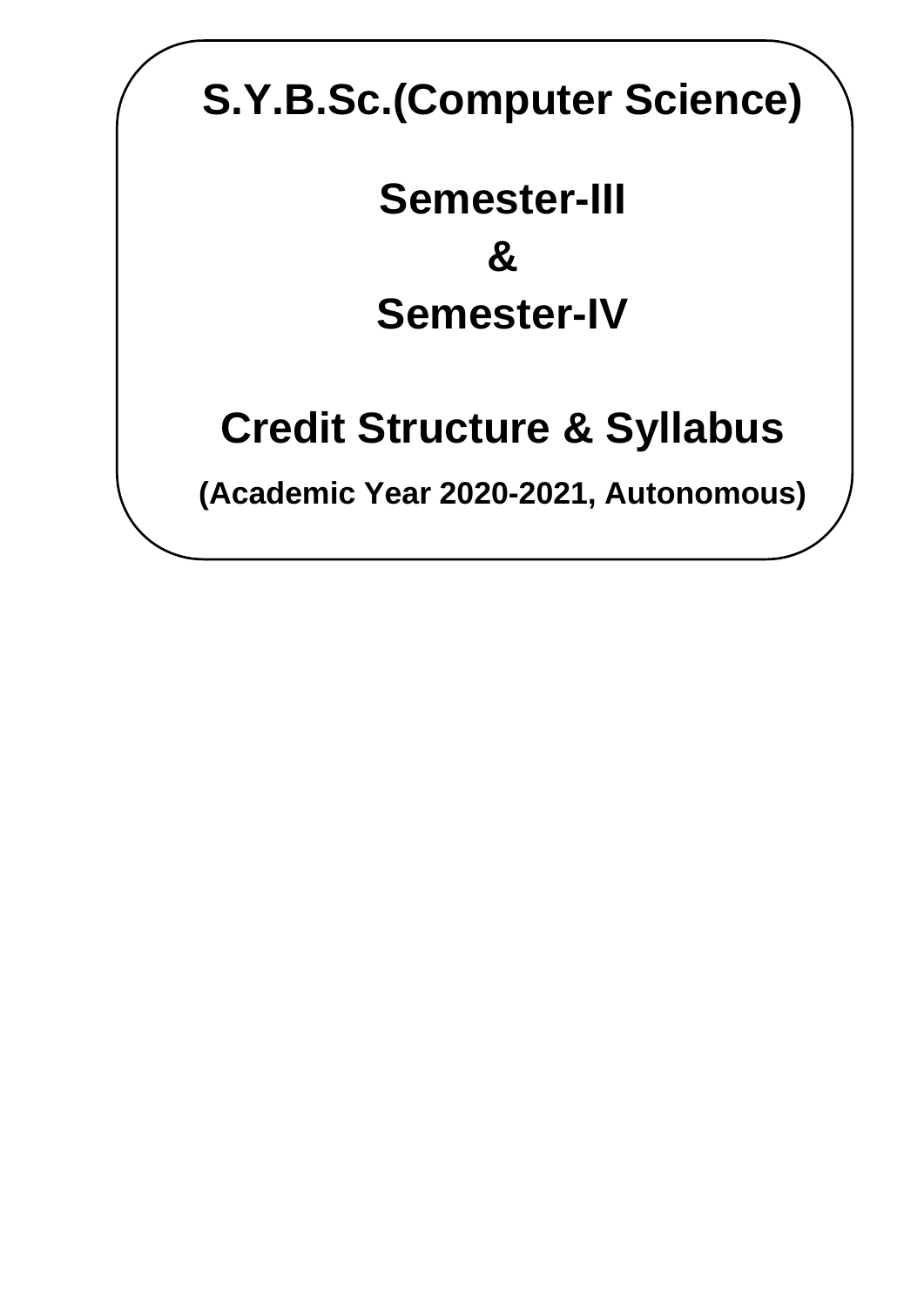## **Course Structure for S. Y. B. Sc. (Computer Science) Sem-III & IV Subject: Computer Science**

| <b>Sem</b> | <b>Paper Code</b> | <b>Title of Paper</b>                      | No. of<br><b>Credits</b> | Exam | <b>Marks</b> |
|------------|-------------------|--------------------------------------------|--------------------------|------|--------------|
| Ш          | CSCO2301          | Data Structure Using C                     | 3                        | 1/E  | $60 + 40$    |
|            | CSCO2302          | Introduction to Web Technology             | 3                        | 1/E  | $60 + 40$    |
|            | CSCO2303          | Lab Course – I based On Data structure     | 2                        | 1/E  | $60 + 40$    |
|            | CSCO2304          | Lab Course – II Based on Web<br>Technology | Grade                    | I/E  | $60 + 40$    |
|            |                   | Certificate Course I                       | $\overline{2}$           | ---  |              |
| IV         | <b>CSCO 2401</b>  | <b>Object Oriented Concepts using Java</b> | 3                        | 1/E  | $60 + 40$    |
|            | CSCO2402          | Software Engineering                       | 3                        | 1/E  | $60 + 40$    |
|            | CSCO2403          | Lab Course $-$ I on CSCO2401               | 2                        | 1/E  | $60 + 40$    |
|            | CSCO2404          | Lab Course II $\text{CSCO}2402$ with S.E.  | Grade                    | I/E  | $60 + 40$    |
|            |                   | Project.                                   |                          |      |              |
|            |                   | Certificate Course II                      | $\overline{2}$           |      |              |
|            |                   | <b>Environment Science</b>                 | $\overline{2}$           |      |              |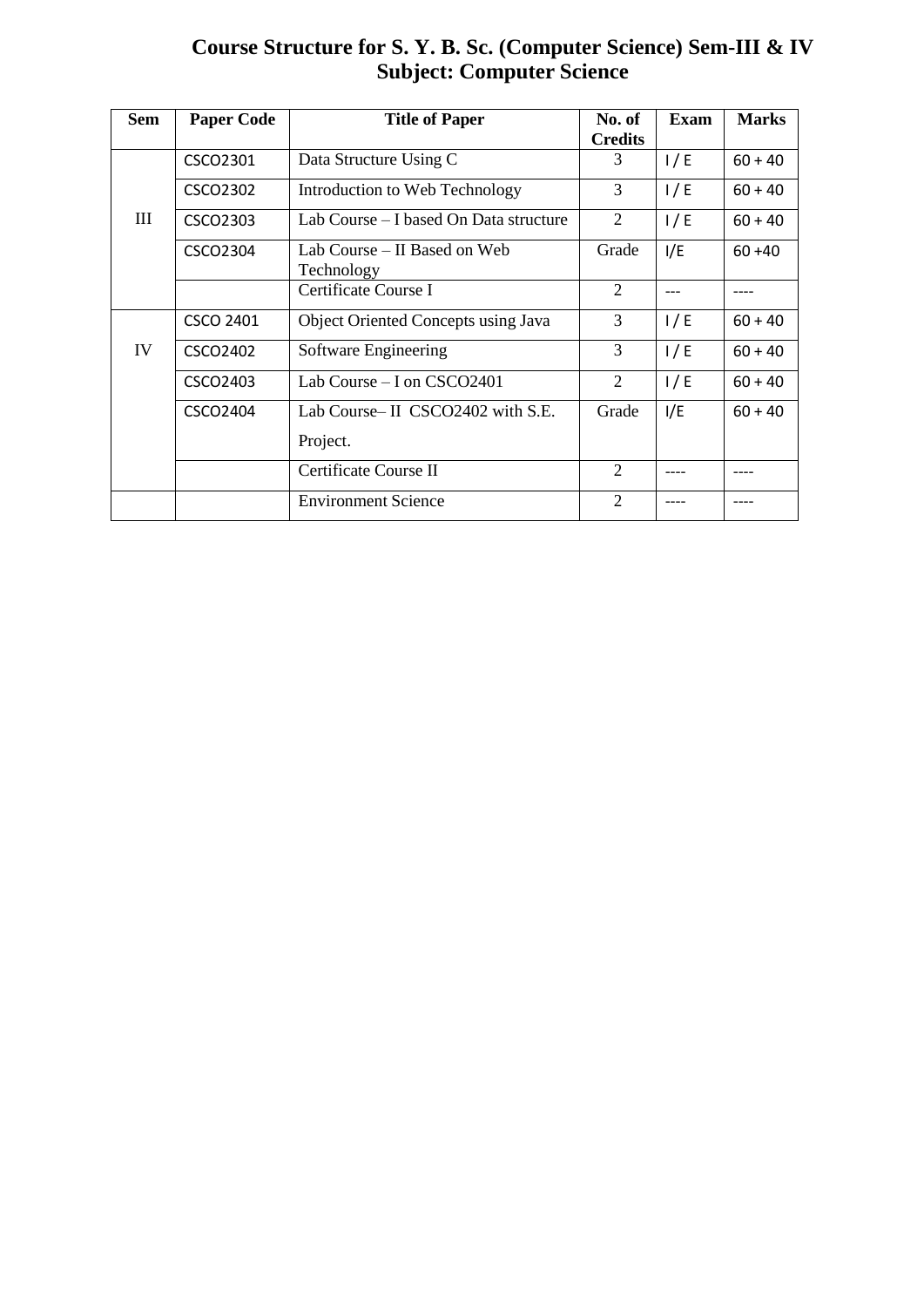# **SYLLABUS (CBCS) FOR S. Y. B. Sc. (Computer Science) (w.e.f from June, 2020) Academic Year 2020-2021**

**Class: S.Y. B. Sc.(Computer Science) (Semester- III)**

**Subject:** Computer Science **Paper Code:** CSCO 2301 **Title of Paper:** Data Structure Using C **Paper:** I **Credit:** 3 (4 Lectures/Week) **No. of lectures:** 48

#### **Prerequisites**:

- Basic knowledge of algorithms and problem solving.
- Knowledge of C Programming Language.

#### **Objective:**

- 1. To learn the systematic way of solving problem
- 2. To understand the different methods of organizing large amount of data
- 3. To efficiently implement the different data structures
- 4. To efficiently implement solutions for specific problems

**Learning Outcomes:** On completion of the course, student will be able to

- 1. Use well-organized data structures in solving various problems.
- 2. Differentiate the usage of various structures in problem solution.
- 3. Implementing algorithms to solve problems using appropriate data structures.

#### **1. Introduction to data structures [2]**

- 1.1 Concept
- 1.2 Data type, Data object, ADT
- 1.2.1 Data Type
- 1.2.2 Data Object
- 1.2.3 ADT -Definition, Operation, examples on rational number
- 1.3 Need of Data Structure
- 1.4 Types of Data Structure

#### **2. Algorithm analysis [3]**

- 2.1 Algorithm definition, characteristics
- 2.2 Space complexity, time complexity
- 2.3 Asymptotic notation (Big O, Omega Ω, Theta Notation Θ)

#### **3. Linear data structures [6]**

- 3.1 Introduction to Arrays array representation
- 3.2 Sorting algorithms with efficiency Bubble sort, Insertion sort, Merge sort, Quick Sort
- 3.3 Searching techniques –Linear Search, Binary search

#### **4. Linked List [8]**

- 4.1 Introduction to Linked List
- 4.2 Implementation of Linked List Static & Dynamic representation,
- 4.3 Types of Linked List
- 4.4 Operations on Linked List create, display, insert, delete, reverse, search, sort, concatenate &merge
- 4.5 Applications of Linked List polynomial manipulation
- 4.6 Generalized linked list Concept and Representation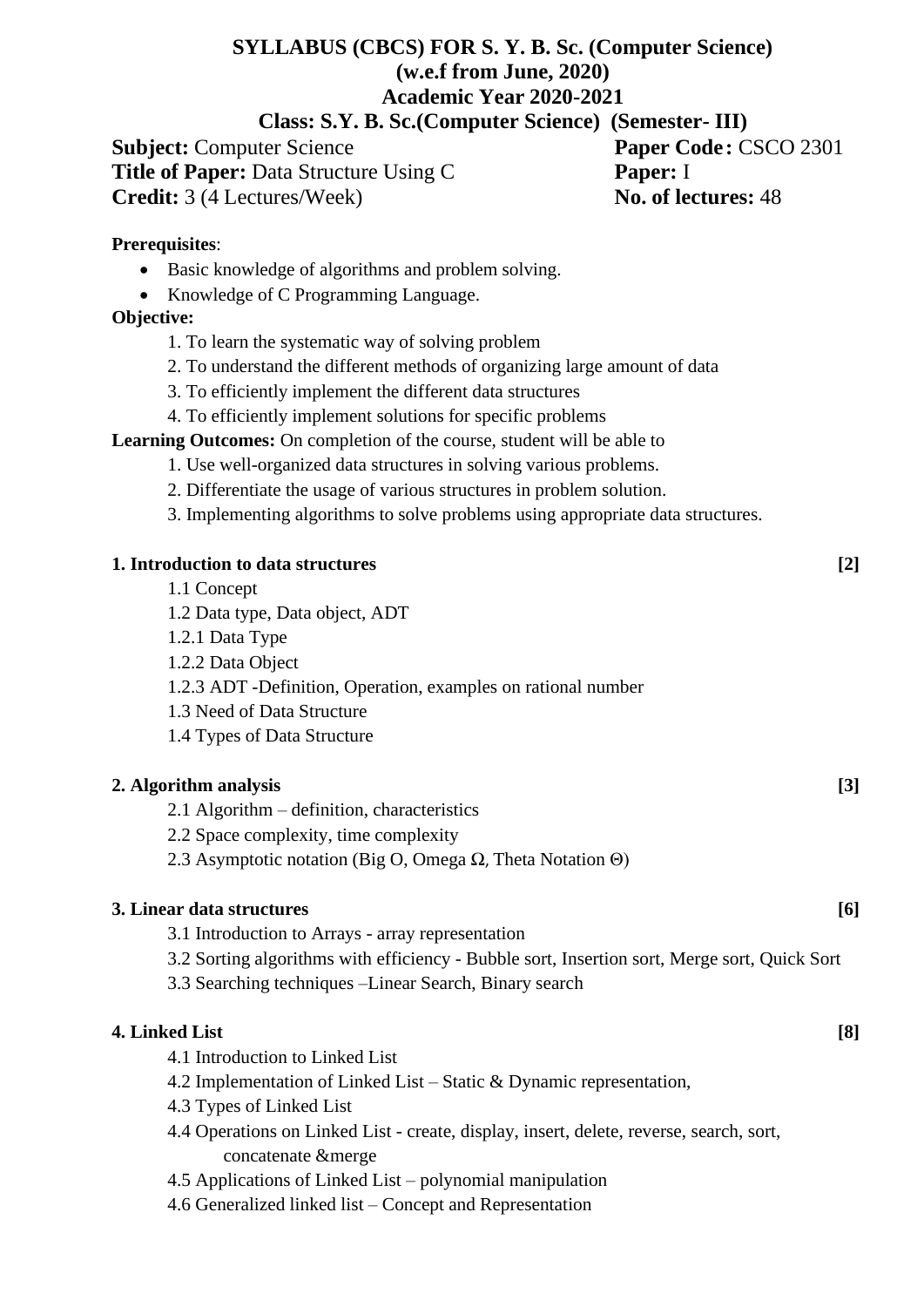#### **5. Stacks [6]**

|                  | 5.1 Introduction                                                                                                              |                    |
|------------------|-------------------------------------------------------------------------------------------------------------------------------|--------------------|
|                  | 5.2 Representation- Static & Dynamic                                                                                          |                    |
|                  | 5.3 Operations – Create, Init, Push, Pop & Display                                                                            |                    |
|                  | 5.4 Application - infix to postfix, infix to prefix, Evaluation of Expression                                                 |                    |
|                  | 5.5 Simulating recursion using stack                                                                                          |                    |
| <b>6. Queues</b> |                                                                                                                               | [4]                |
|                  | 6.1 Introduction                                                                                                              |                    |
|                  | 6.2 Representation - Static & Dynamic                                                                                         |                    |
|                  | 6.3 Operations – Create, Init, Insert, Remove & Display                                                                       |                    |
|                  | 6.4 Circular queue, priority queue (with implementation)                                                                      |                    |
|                  | 6.5 Concept of doubly ended queue (Dequeue)                                                                                   |                    |
| 7. Trees         |                                                                                                                               | $\lceil 12 \rceil$ |
|                  | 7.1 Concept & Terminologies                                                                                                   |                    |
|                  | 7.2 Binary tree, binary search tree                                                                                           |                    |
|                  | 7.3 Representation – Static and Dynamic                                                                                       |                    |
|                  | 7.4 Operations on BST & Heap Tree – create, Insert, delete, traversals (preorder, inorder,                                    |                    |
|                  | postorder), counting leaf, non-leaf & total nodes, non recursive inorder traversal                                            |                    |
|                  | 7.5 Application - Heap sort                                                                                                   |                    |
|                  | 7.6 Height balanced tree- AVL trees- Rotations, AVL tree examples.                                                            |                    |
| 8. Graph         |                                                                                                                               | $[7]$              |
|                  | 8.1 Concept & terminologies                                                                                                   |                    |
|                  | 8.2 Graph Representation - Adjacency matrix, adjacency list, inverse Adjacency list,<br>adjacency multi list, orthogonal list |                    |
|                  |                                                                                                                               |                    |

- 8.3 Traversals BFS and DFS
- 8.4 Spanning Tree

8.5 Applications – AOV network – topological sort, AOE network – critical path

#### **References:**

- 1. Fundamentals of Data Structures ---- By Horowitz Sahani (Galgotia)
- 2. Data Structures using C and C++ ----By Yedidyah Langsam, Aaron M. Tenenbaum,

Moshe J. Augenstein

- 3. Introduction to Data Structures using C---By Ashok Kamthane
- 4. Data Structures using C --- Bandopadhyay & Dey (Pearson)
- 5. Data Structures using C -- By Srivastav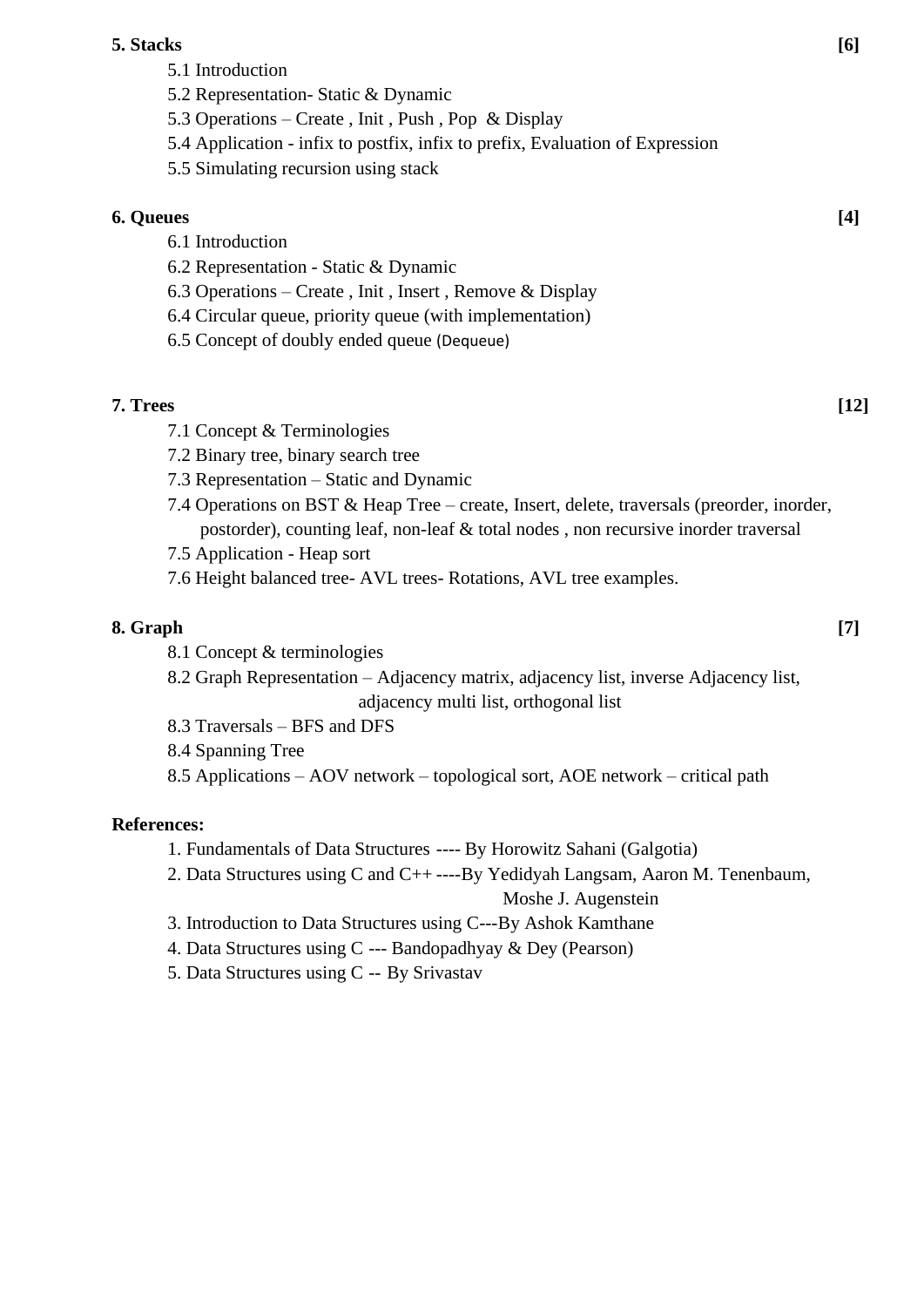# **Class: S.Y. B. Sc.(Computer Science) (Semester- III)**

**Subject:** Computer Science **Paper Code: Paper Code: Paper:** Introduction to Web Technology **Paper:** II **Title of Paper:** Introduction to Web Technology **Paper:** II<br> **Credit:** 3 (4 Lectures/Week) **Paper: No. of lectures:** 48

**Credit:** 3 (4 Lectures/Week)

**OBJECTIVES**: Students successfully completing this course will be able:

1. To understand different Web technologies.

- 2. To keep pace with the rapidly changing landscape of web application development.
- 3. To Design dynamic and interactive web pages.

| <b>Title and Contents</b> |                                                                   | No. of          |
|---------------------------|-------------------------------------------------------------------|-----------------|
|                           |                                                                   | <b>Lectures</b> |
| Unit 1                    | <b>Basics of Web Design</b>                                       |                 |
|                           | 1.1 History of the Internet                                       |                 |
|                           | 1.2 World Wide Web Consortium (W3C)                               |                 |
|                           | 1.3 Personal, Distributed and Client/Server Computing             | 04              |
|                           | 1.4 Key Software Trend: Object Technology                         |                 |
|                           | 1.5 Browser Portability                                           |                 |
|                           | 1.6 Software Technologies                                         |                 |
|                           | 1.7 Client Server Architecture                                    |                 |
| Unit 2                    | <b>Introduction to HTML5</b>                                      |                 |
|                           | 2.1 Difference between HTML & HTML5                               |                 |
|                           | 2.2 HTML Document and Basic Structure                             |                 |
|                           | 2.3 Working with HTML Text, Heading, Paragraph, formatting        | 16              |
|                           | 2.4 HTML Color, Link, Image                                       |                 |
|                           | 2.5 HTML Lists, Tables and Frames                                 |                 |
|                           | 2.6 HTML Forms Block, Layout                                      |                 |
| Unit 3                    | <b>Specific Elements of HTML5</b>                                 |                 |
|                           | 3.1 Header & Footer                                               |                 |
|                           | 3.2 Navigation Section                                            |                 |
|                           | 3.3 Article & Aside                                               | 8               |
|                           | 3.4 The Meter Element                                             |                 |
|                           | 3.5 Working with Hyperlinks and Multimedia                        |                 |
|                           | 3.6 Working with Forms and controls.                              |                 |
| <b>Unit 4</b>             | The Basic of CSS                                                  |                 |
|                           | 4.1 Into. Concepts of CSS & Creating of CSS, Using Inline         |                 |
|                           | CSS,CSS Color                                                     | 12              |
|                           | 4.2 Using Internal CSS, Using ID's and Classes, Creating External |                 |
|                           | CSS.                                                              |                 |
|                           | 4.3 Linking to External CSS, Inefficient Selectors and Efficient  |                 |
|                           | Selectors.                                                        |                 |
|                           | 4.4 HTML Elements State, the CSS Box Model, Fonts                 |                 |
| Unit 5                    | <b>Main CSS3.0 Specific Properties</b>                            |                 |
|                           | 5.1 Introduction to CSS 3.0                                       | 6               |
|                           | 5.2 Alpha Color Space, Opacity                                    |                 |
|                           | 5.3 Box Shadow & Border Radius                                    |                 |
| Unit 6                    | <b>Emerging Trends in Web Technologies</b>                        |                 |
|                           | 6.1 Introduction to – 6.1.1) CMS-Wordpress/Drupal/Joomla          | $\overline{2}$  |
|                           | $6.1.2$ ) jQuery                                                  |                 |
|                           | 6.1.3) AngularJS                                                  |                 |
|                           | 6.1.4) Bootstrap                                                  |                 |

*Note: Regular Practical assignment on HTML5 are 50% and one mini Project.*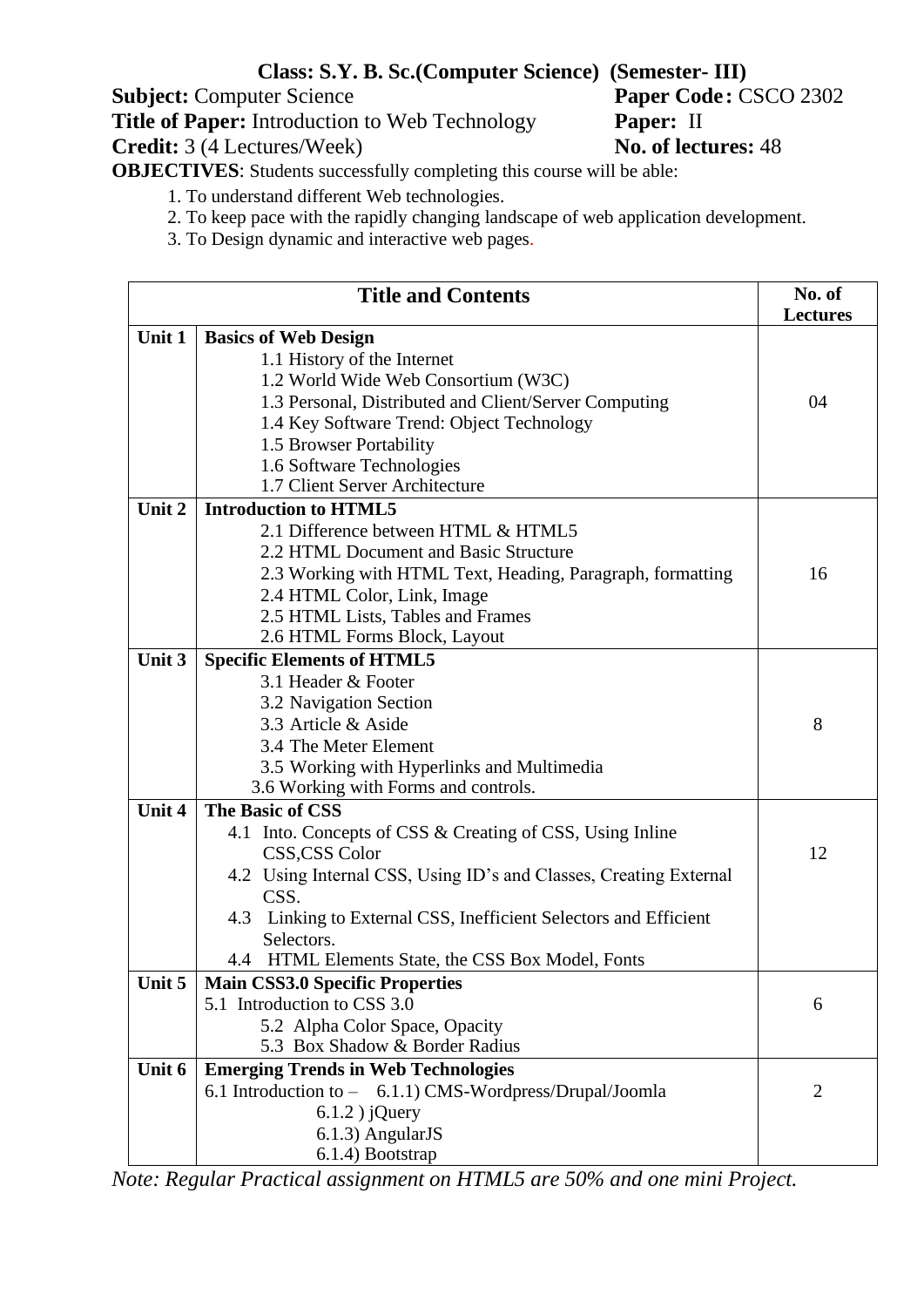## **References:**

- 1) Html & CSS: The Complete Reference, Fifth Edition by Thomas A. Powell and published by McGraw Hill.
- 2) HTML 5 in simple steps by Kogent Learning Solutions Inc., Publisher Dreamtech Press
- 3) Head First HTML with CSS & XHTML Book by Elisabeth Freeman and Eric Freeman.
- 4) The Essential Guide to CSS and HTML Web Design Book by Craig Grannell.
- 5) Beginning XML by Joe Fawcett, Liam R.E. Quin & Danny Ayers Published by John Wiley & Sons, Inc.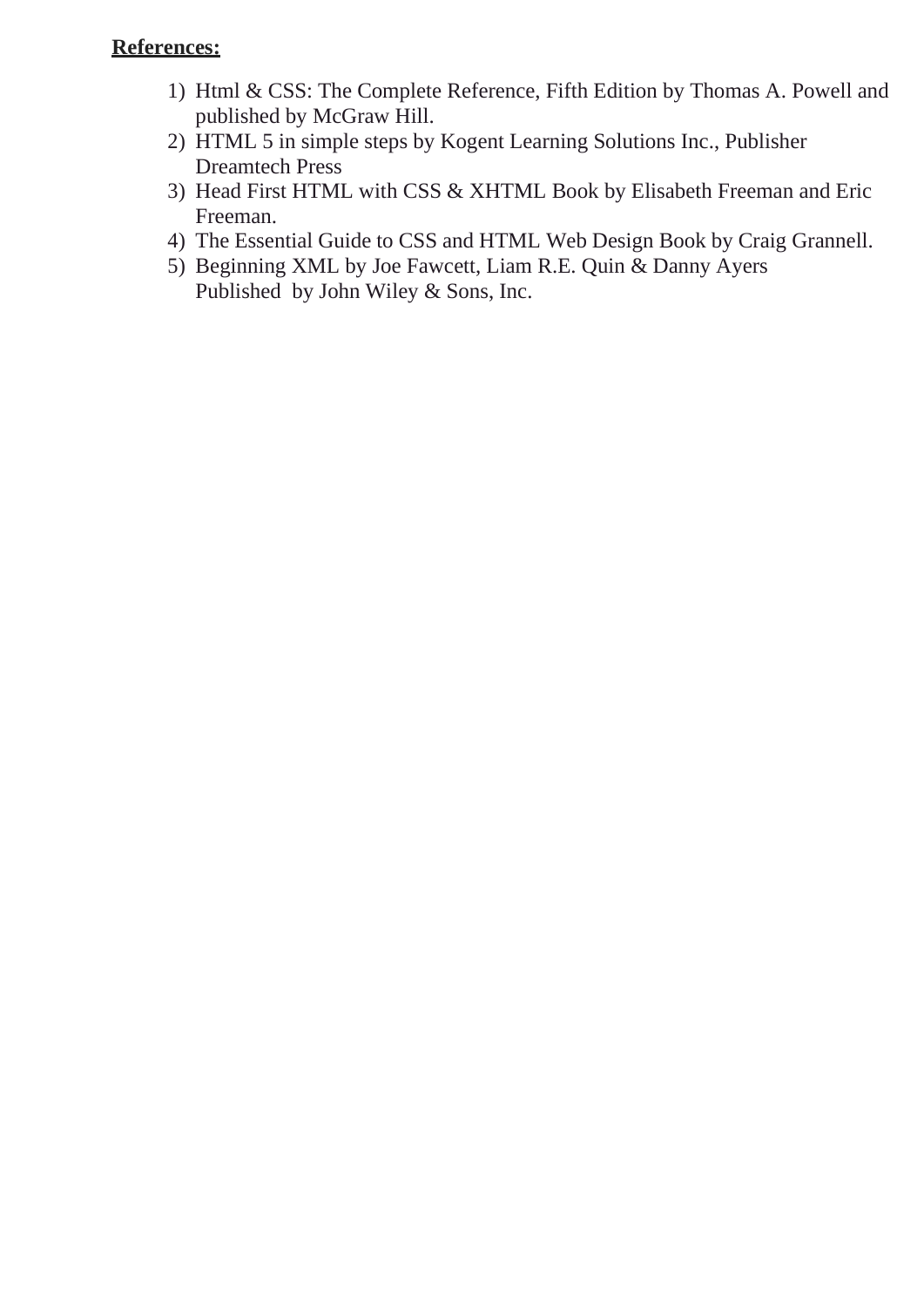# **Class: S.Y. B. Sc.(Computer Science) (Semester- III)**

**Subject:** Computer Science<br> **Title of Paper:** Lab Course I based On Data structure<br> **Paper:** III (Lab Course-I) **Title of Paper:** Lab Course I based On Data structure **Credit:** 2 (3 Hour Practical /batch/Week) **No. of Practical's:** 12

#### **Prerequisites**:

- Basic knowledge of algorithms and problem solving.
- Knowledge of C Programming Language.
- $\triangleright$  Assignment 1 Sorting Algorithms
	- o Bubble Sort
	- o Insertion Sort
	- o Quick Sort
	- o Merger Sort
- ➢ Assignment 2 Recursive Sorting Algorithms
	- o Quick sort,
	- o Merge Sort
- $\triangleright$  Assignment 3 Searching Method
	- o Linear search,
	- o Binary search
- $\triangleright$  Assignment 4 Stack
	- o Static Stack Implementation
	- o Dynamic Stack Implementation
- ➢ Assignment 5 Queue
	- o Static and Dynamic Implementation
	- o Linear Queue,
	- o Circular queue
- $\triangleright$  Assignment 6 Linked List
	- o Dynamic Implementation of Singly Linked List
	- o Dynamic Implementation of Doubly Linked List
	- o Dynamic Implementation of Circular Linked List.
- $\triangleright$  Assignment 7 Tree
	- o Binary Search Tree Traversal: Create, add, delete, and display nodes.
- $\triangleright$  Assignment 8 Graph
	- o Adjacency matrix to adjacency list conversion, in degree, out degree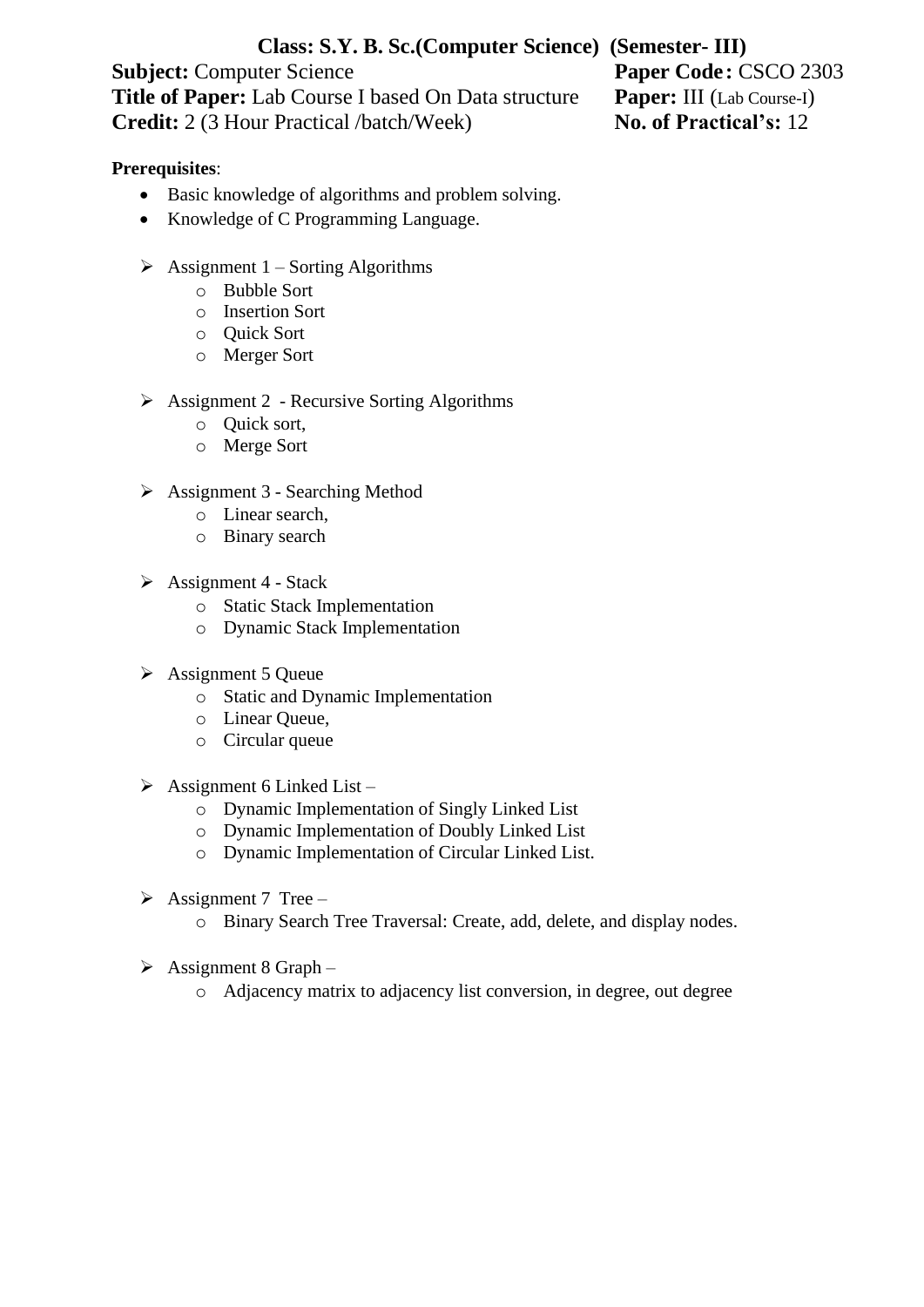#### **Class: S.Y. B. Sc.(Computer Science) (Semester- III) Subject:** Computer Science<br> **Title of Paper:** Lab Course II based On Web Technology Paper: IV (Grade) **Title of Paper:** Lab Course II based On Web Technology Paper: IV (Grade)<br> **Credit:** 2 (3 Hour Practical/Week/batch) No. of Practical: 13 **Credit:** 2 (3 Hour Practical/Week/batch)

**OBJECTIVES**: Students successfully completing this course will be able:

- 1. To understand different Web technologies.
- 2. To keep pace with the rapidly changing landscape of web application development.
- 3. To Design dynamic and interactive web pages.

#### **Learning Outcome:**

- 1. Understand different Web technologies.
- 2. Keep pace with the rapidly changing landscape of web application development.
- 3. Design dynamic and interactive web pages.

|                | Assignment on Web Technology Using (HTML5, CSS & Java Script)                                        |  |  |
|----------------|------------------------------------------------------------------------------------------------------|--|--|
| Sr.<br>No.     | <b>Assignment Name</b>                                                                               |  |  |
| $\mathbf{1}$   | Be acquainted with elements, Tags and basic structure of HTML files.                                 |  |  |
| $\overline{2}$ | Develop the concept of basic and advanced text formatting.                                           |  |  |
| 3              | Practice the use of multimedia components in HTML documents.                                         |  |  |
| $\overline{4}$ | Designing of webpage-Document Layout, Working with List, Working with Tables.                        |  |  |
| 5              | Practice Hyper linking, Designing of webpage-Working with Frames, Forms and Controls.                |  |  |
| 6              | Prepare creating style sheet, CSS properties, Background, Text, Font and styling etc.                |  |  |
| $\overline{7}$ | Working with List, HTML elements box, Positioning and Block properties in CSS.                       |  |  |
| 8              | Designing with cascading style sheet-Internal and External style sheet.                              |  |  |
| 9              | Working with CSS 3.0, Alpha Color Space, Opacity                                                     |  |  |
| 10             | Practice the use JavaScript Basics Programs Data Types, Control Structure                            |  |  |
| 11             | Develop the concept of basic and advance using JavaScript Functions                                  |  |  |
| 12             | Practice the use JavaScript events (onClick, onMousemove and onMouseover events of<br>button object) |  |  |
| 13             | Designing event driven JavaScript program and use Popup boxes                                        |  |  |
| 14             | Working with JavaScript Objects                                                                      |  |  |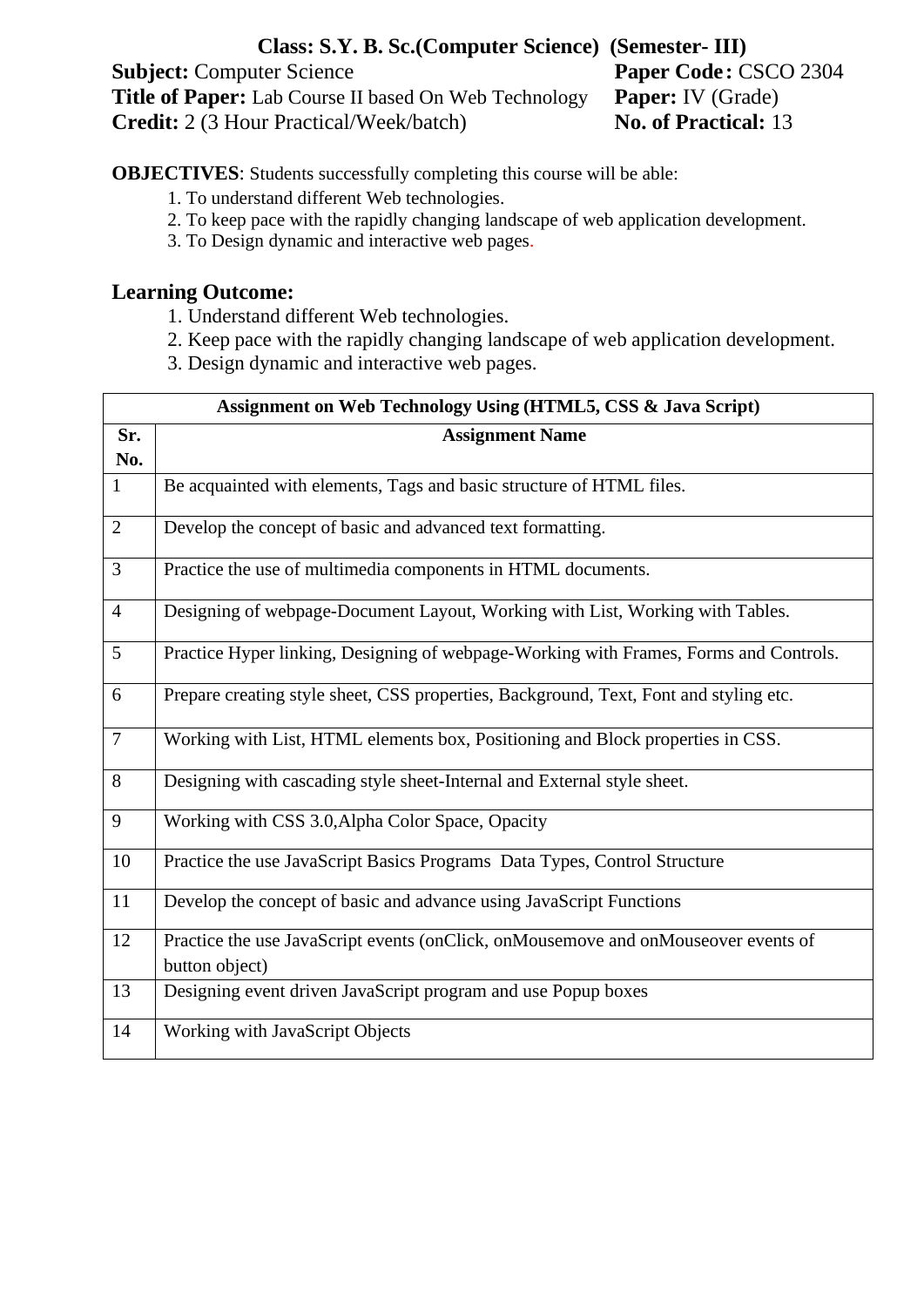#### **Class: S.Y. B. Sc.(Computer Science) (Semester- IV) W.e.f. A.Y.- 2020-2021**

**Subject:** Computer Science **Paper** Code: CSCO 2401

**Title of Paper:** Object Oriented Concepts using Java **Paper:** I

**Credit:** 3 (4 lectures /Week) **No. of Lectures:** 48

#### **Prerequisites:**

➢ Knowledge of C Programming Language.

**Objective:**

- ➢ To learn Object Oriented Programming language
- $\triangleright$  To handle abnormal termination of a program using exception handling
- ➢ To handle complex problems using object oriented concepts
- $\triangleright$  To design programs using multithreading

#### **Learning Outcomes:** On completion of the course, student will be able to

- ➢ Understand Object Oriented Concepts
- ➢ Handle different type of Exceptions in program.
- **1. An Introduction to Java [4]**
- 1.1 A Short History of Java
- 1.2 Features or buzzwords of Java
- 1.3 Comparison of Java and C++
- 1.4 Java Environment
- 1.5 Simple java program
- 1.6 Java Tools jdb, javap, javadoc
- 1.7 Java IDE Eclipse/NetBeans (Note: Only for Lab Demonstration)

## **2. An Overview of Java [4]**

- 2.1 Types of Comments
- 2.2 Data Types
- 2.3 Final Variable
- 2.4 Declaring 1D, 2D array
- 2.5 Accepting input using Command line argument
- 2.6 Accepting input from console (Using BufferedReader class)

#### **3. Objects and Classes [8]**

- 3.1 Defining Your Own Classes
- 3.2 Access Specifiers (public, protected, private, default)
- 3.3 Array of Objects
- 3.4 Constructor, Overloading Constructors and use of 'this' Keyword
- 3.5 static block, static Fields and methods
- 3.6 Predefined class Object class methods (equals(), toString(), hashcode(), getClass())
- 3.7 Inner class 3.8 Creating, Accessing and using Packages
- 3.9 Creating jar file and manifest file
- 3.10 Wrapper Classes
- 3.11 Garbage Collection (finalize() Method)
- 3.12 Date and time processing

#### **4. Inheritance and Interface [7]**

- 4.1 Inheritance Basics (extends Keyword) and Types of Inheritance
- 4.2 Superclass, Subclass and use of Super Keyword
- 4.3 Method Overriding and runtime polymorphism
- 4.4 Use of final keyword related to method and class
- 4.5 Use of abstract class and abstract methods
- 4.6 Defining and Implementing Interfaces
- 4.7 Runtime polymorphism using interface
- 4.7 Object Cloning
- **5. Exception Handling [4]**
- 5.1 Dealing Errors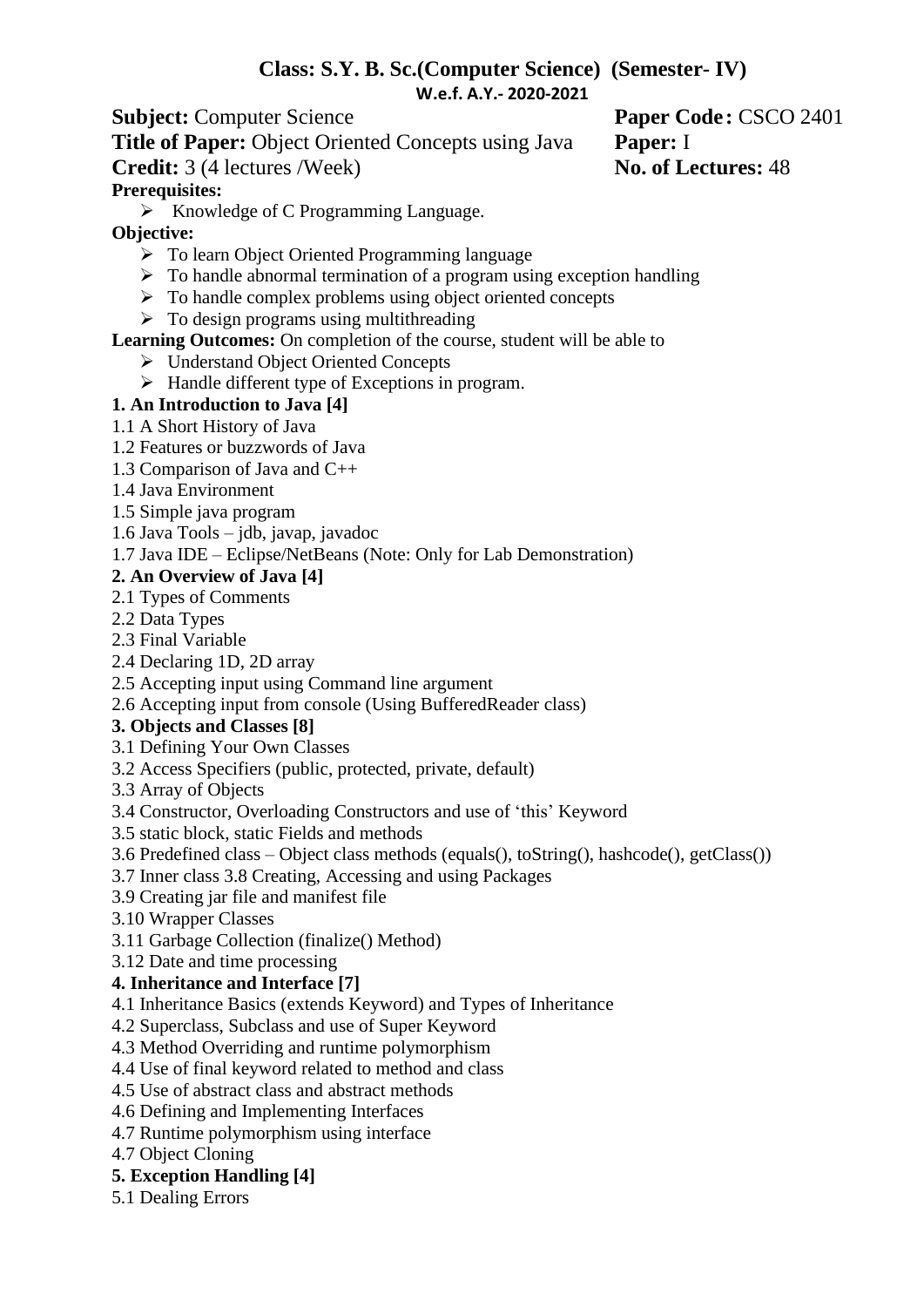- 5.2 Exception class, Checked and Unchecked exception
- 5.3 Catching exception and exception handling
- 5.4 Creating user defined exception
- 5.5 Assertions

#### **6. Strings, Streams and Files [7]**

- 6.1 String class and StringBuffer Class
- 6.2 Formatting string data using format() method
- 6.2 Using the File class
- 6.3 Stream classes Byte Stream classes Character Stream Classes
- 6.4 Creation of files
- 6.5 Reading/Writing characters and bytes
- 6.6 Handling primitive data types
- 6.7 Random Access files

#### **7. Collection [6]**

- 7.1 Introduction to the Collection framework
- 7.2 List Array List, Linked List and Vector, Stack, Queue
- 7.3 Set Hash Set, Tree Set, and Linked Hash Set
- 7.4 Map Hash Map, Linked Hash Map, Hash table and Tree Map
- 7.5 Interfaces such as Comparator, Iterator, List Iterator, Enumeration

#### **8. Multithreading [8]**

- 8.1 What are threads?
- 8.2 Life cycle of thread
- 8.3 Running and starting thread using Thread class
- 8.4 Thread priorities
- 8.5 Running multiple threads
- 8.6 The Run able interface
- 8.7 Synchronization and interthread communication

#### **References:**

- 1) Complete reference Java by Herbert Schildt (5th edition)
- 2) Java 2 programming black books, Steven Horlzner
- 3) Programming with Java , A primer ,Forth edition , By E. Balagurusamy
- 4) Core Java Volume-I-Fundamentals, Eighth Edition, Cay S. Horstmann,
- Gary Cornell, Prentice Hall, Sun Microsystems Press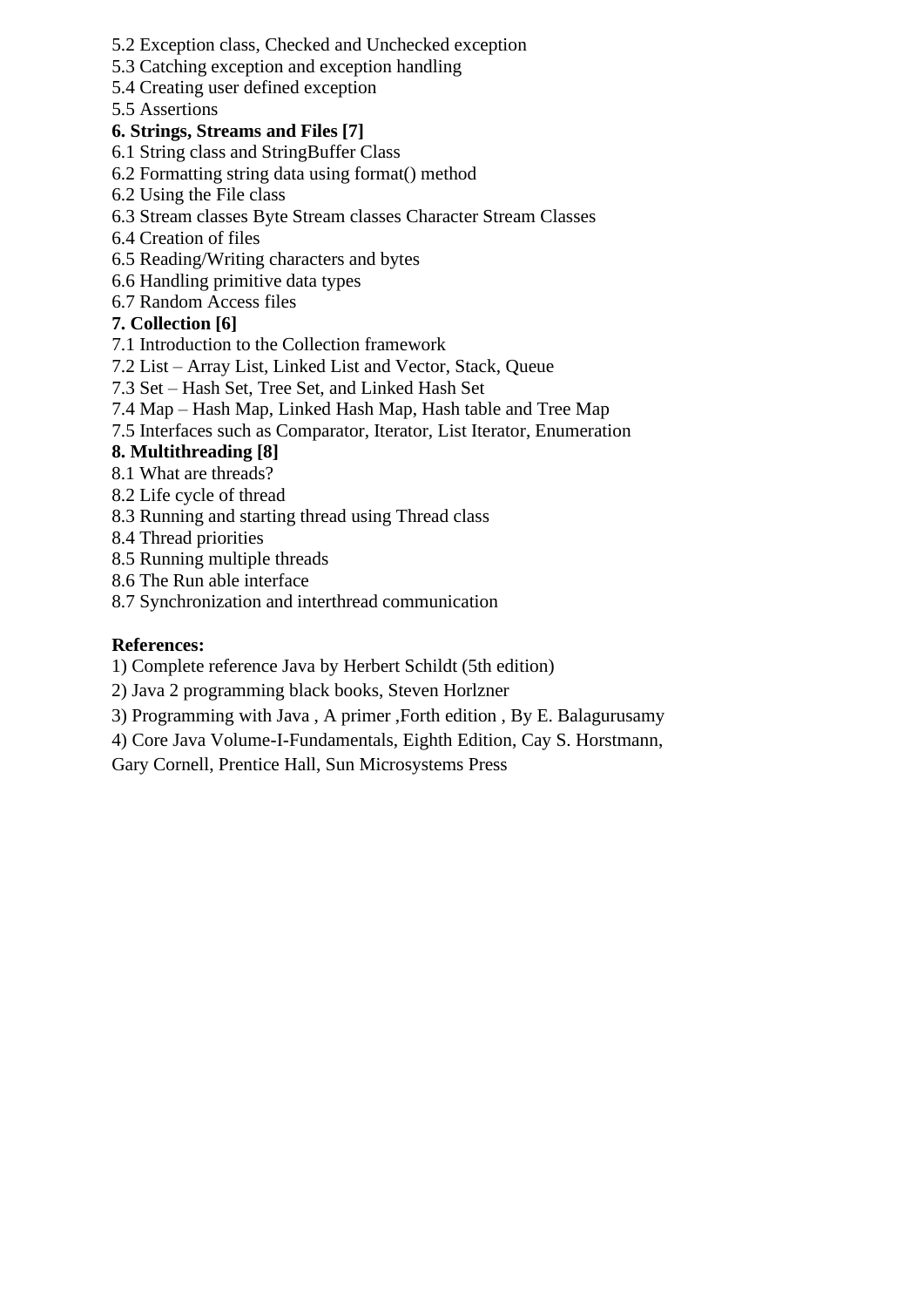## **Class: S.Y. B. Sc.(Computer Science) (Semester- IV)**

**Subject:** Computer Science **Paper Code:**CSCO2402

**Title of Paper:** Software Engineering **Paper:** II

**Credit:** 3 (4 Lectures/Week) **No. of lectures:** 48

## **Prerequisites:**

- $\triangleright$  Basic knowledge of DBMS & RDBMS.
- ➢ Knowledge of C HTML5, CSS & JAVASCRIPT.

## **Objective:**

- To teach basics of System Analysis and Design.
- To teach principles of Software Engineering.
- To teach various process models used in practice.
- To know about the system engineering and requirement engineering.
- To build analysis model.

## **Learning Outcomes:** On completion of the course, student will be able to

- ❖ Students can adopt relevant methods and procedures.
- ❖ An ability to work in one or more significant application.
- ❖ Student Can collect, analyze, and evaluate end user requirement data.
- ❖ Using Soft. Eng. methods students are present and develop their own projects.

# **1. System Concepts [5] (R1: Chapter 1 & R3: Chapter 1)**

- **1.1** System Definition
- **1.2** Characteristics of a System: Organization, Subsystem, Interaction, Interdependence, Integration, Central objective, Standards, Black box.
- **1.3** Elements of a system: Outputs, Inputs, Processor(s), Control, Feedback, Environment, Boundaries, Interface.
- **1.4** Types of Systems: Physical & Abstract Systems, Open & Closed Systems, Computer-based Systems (MIS : Management Information System & DSS : Decision Support System)

# **2. Software and Software Engineering [5] ( R2 : Chapter 1)**

- **2.1** The Nature of Software
	- **2.1.1** Defining Software
	- **2.1.2** Software Application Domains
	- **2.1.3** Legacy Software
- **2.2** Software Engineering
- **2.3** The Software Process
- **2.4** Software Engineering Practice
	- **2.4.1** The Essence of Practice
	- **2.4.2** General Principles
- **2.5** Software Myths

# **3. System Development Life Cycle (SDLC) [8] ( R3 : Chapter 1)**

- **3.1** Introduction
	- **3.2** Activities of SDLC
		- **3.2.1** Preliminary Investigation (Request Clarification, Feasibility Study, Request Approval)
		- **3.2.2** Determination of System Requirements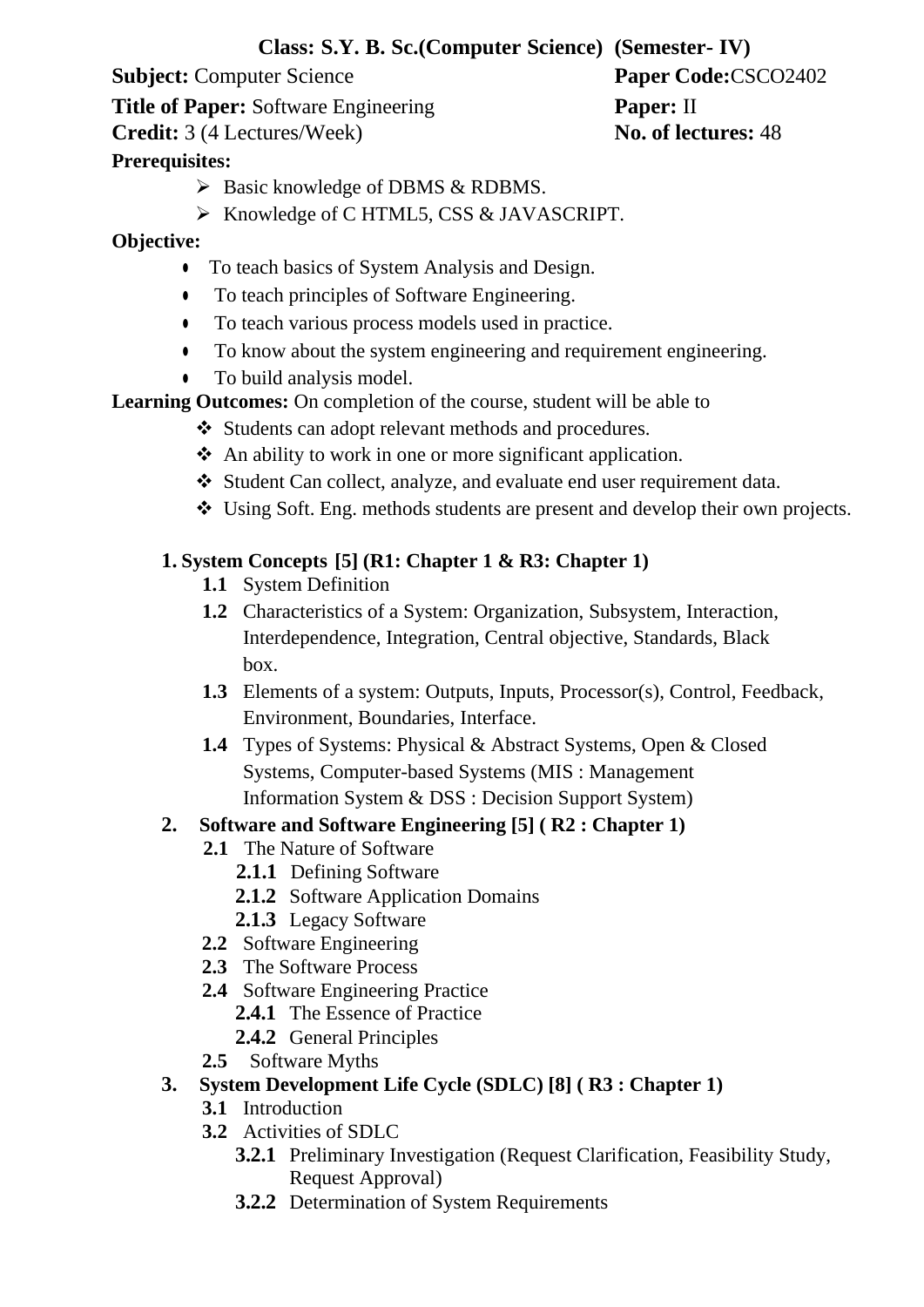- **3.2.3** Design of System
- **3.2.4** Development of Software
- **3.2.5** System Testing ( Unit Testing, Integration testing, System Testing)
- **3.2.6** System Implementation &Evaluation
- **3.2.7** System Maintenance

# **4. Process Models [6] ( R2 : Chapter 2)**

- **4.1** A Generic Process Model
- **4.2** Prescriptive Process Models
	- **4.2.1** The Waterfall Model
	- **4.2.2** Incremental Process Models
	- **4.2.3** Evolutionary Process Models
		- **4.2.3.1** Prototyping
		- **4.2.3.2** Spiral Model
	- **4.2.4** Concurrent Models

## **5. Requirements Engineering [8] ( R2 : Chapter 5)**

- **5.1** Introduction
- **5.2** Requirements Engineering Tasks
	- **5.2.1** Inception , Elicitation , Elaboration , Negotiation , Specification, Validation , Requirements Management
- **5.3** Initiating the Requirements Engineering Process
	- **5.3.1** Identifying the Stakeholders
	- **5.3.2** Recognizing Multiple Viewpoints
	- **5.3.3** Working toward Collaboration
- **5.4** Fact Finding Techniques**( R3 : Chapter 3)**
	- **5.4.1** Interview, Questionnaire, Record Review, Observation

## **6. Structured Analysis Development Strategy [10] ( R3 : Chapter 4)**

#### **6.1** Structured Analysis

- **6.1.1** Structured Analysis?
- **6.1.2** Components of Structured Analysis
- **6.1.3** Data Flow Analysis?
- **6.1.4** Features & Tools of Data Flow Analysis
- **6.1.5** Logical Data Flow Diagram ( Logical DFD)
- **6.1.6** Physical Data Flow Diagram
	- **6.1.6.1** Notations
	- **6.1.6.2** Drawing a Context Diagram
	- **6.1.6.3** Exploding a Context diagram into Greater detail  $(1<sup>st</sup> level, 2<sup>nd</sup> Level DFD etc...)$
	- **6.1.6.4** Evaluating Data Flow Diagram for Correctness
- **6.1.7** A Data Dictionary
	- **6.1.7.1** Concepts of Data Dictionary
	- **6.1.7.2** Importance of Dictionary
	- **6.1.7.3** Function of Data Dictionary

# **7. An Agile View of Process [6] ( R2 : Chapter3)**

**7.1**Introduction Agility?

**7.2**Introduction to Agile Process?

- **7.2.1** The Politics of Agile Development
- **7.2.2** Human Factors
- **7.2.3** Agile Process Models
- **7.2.4** Extreme Programming(XP)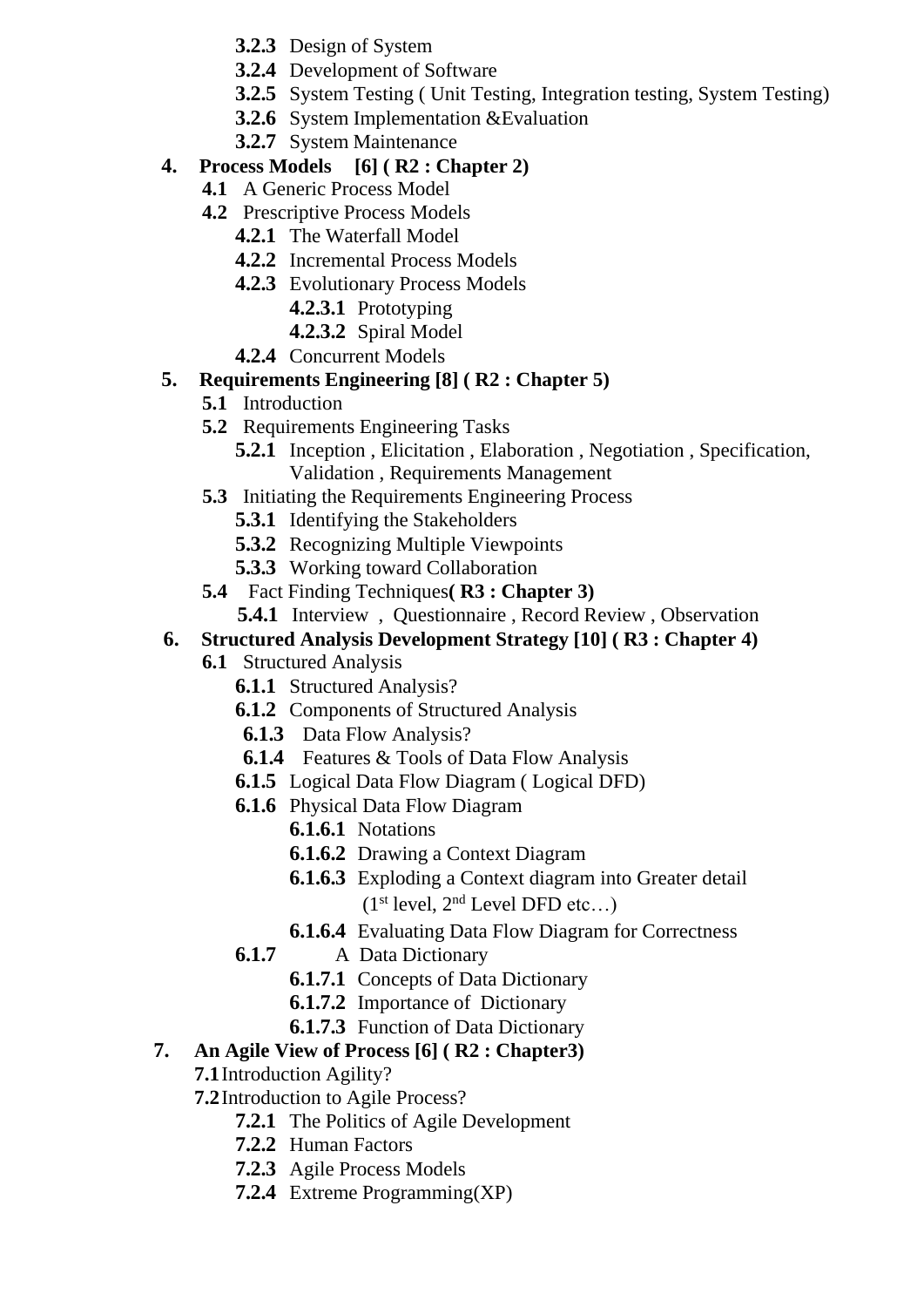- **7.2.5** Adaptive Software Development(ASD)
- **7.2.6** Dynamic Systems Development Method(DSDM)

#### **Reference Books:**

- R1: System Analysis and Design (Second Edition) by Elias M. Awad, Galgotia Publications Pvt. Ltd.
- R2: Software Engineering: A Practitioner's Approach (Seventh Edition) by Roger S.Pressman, McGraw Hill InternationalEdition.
- R3: Analysis and Design of Information Systems (Second Edition) by James A. Senn, McGraw Hill International Editions.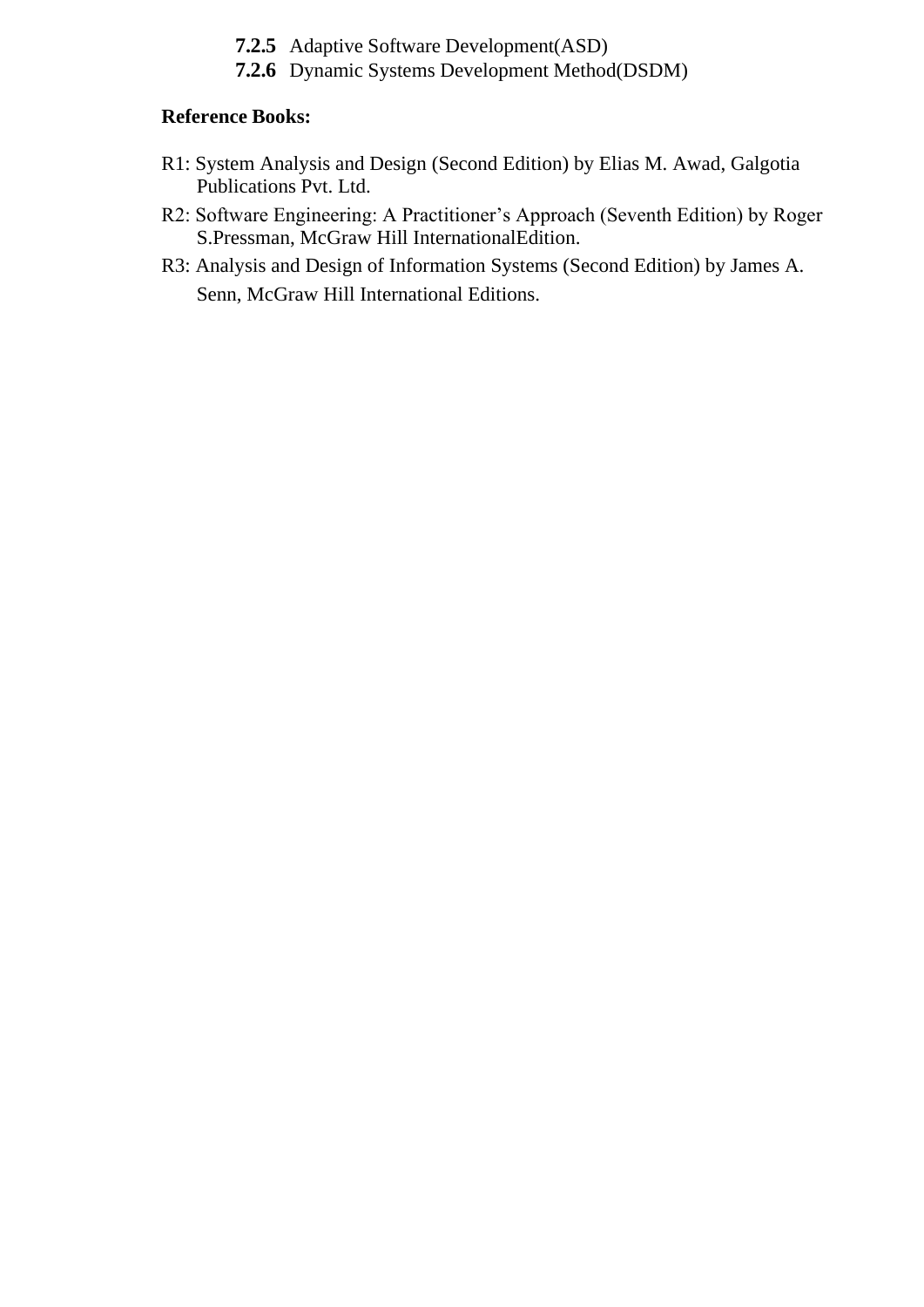#### **Class: S.Y.B.Sc.(Computer Science) (Semester- IV)**

**Subject:** Computer Science **Paper Code:** CSCO2403 **Title of Paper:** Lab course-I On Programming in Java **Paper:** III (Lab Course-I) **Credit:** 2 (3 Hour Practical /Batch/Week) **No. of Practicals:** 12

#### **Prerequisites:**

- $\checkmark$  Basic knowledge of Object Oriented Programming.
- $\checkmark$  Knowledge of Java Programming Language.

**Learning Outcomes:** On completion of the course, student will be able to

- ➢ To write programs using Object Oriented Concepts
- ➢ Write Multithreaded Programs.
- ➢ Handle different type of Exceptions in program.

| <b>Sr. No</b>  | <b>Assignment Title</b>                   |
|----------------|-------------------------------------------|
| $\mathbf{1}$   | <b>Java Tools</b>                         |
| $\overline{2}$ | <b>Classes</b> , Methods, Objects         |
| 3              | <b>Array of Objects, Access Modifiers</b> |
| 4              | <b>Packages</b>                           |
| 5              | <b>Inheritance</b>                        |
| 6              | <b>Interfaces</b>                         |
| 7              | <b>Exception Handling and Assertions</b>  |
| 8              | I/O and String Handling                   |
| 9              | <b>File Handling</b>                      |
| 10             | <b>Collection</b>                         |
| 11             | <b>Multithreading</b>                     |
| 12             | <b>Multithreading</b>                     |